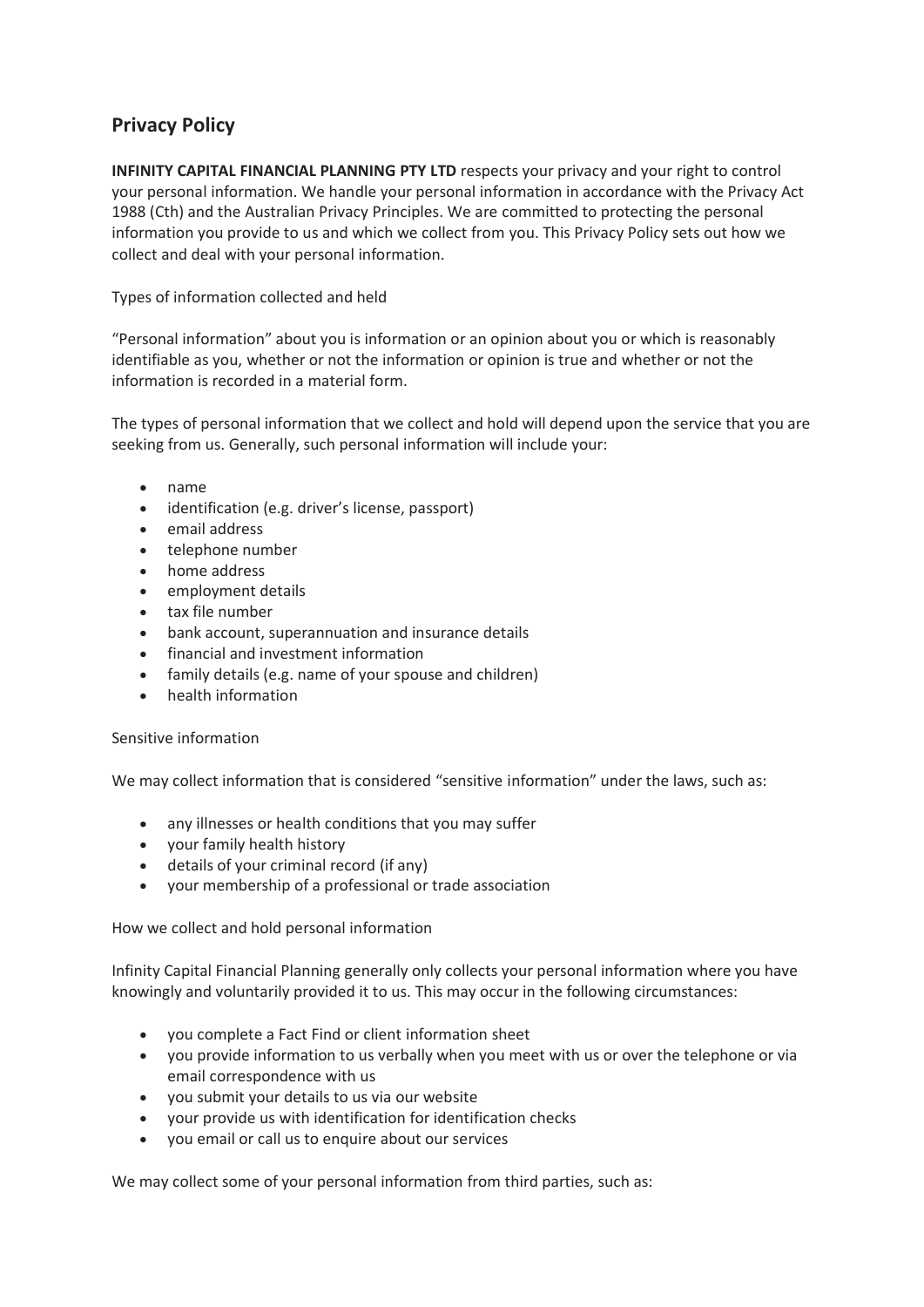- your previous or other advisors from time to time
- by conducting public searches (e.g. with ASIC, LPI)
- you instruct us to contact your other advisors to obtain information about you.

Infinity Capital Financial Planning may hold your personal information in hard copy files and/or electronic files.

Infinity Capital Financial Planning takes reasonable steps to ensure that all personal information that we collect is kept secure in accordance with industry standard physical, electronic and managerial procedures. In respect of personal information collected online or stored electronically (including in the cloud) in particular, you acknowledge that no security system is impenetrable and that the security of such networkds and systems can never be guaranteed. Infinity Capital Financial Planning also cannot guarantee that the information you supply will not be intercepted while being transmitted over the internet. Accordingly, any personal information which is transmitted to us is transmitted at your own risk.

Purpose for which we collect, hold, use and disclose personal information

Infinity Capital Financial Planning will use and disclose your personal information only for the purpose (the "**primary purpose**") for which you provide it to us, which may include:

- to provide you with any services that you may request (including financial planning, mortgage broking. tax and legal services);
- to provide you with direct marketing communications and/or with relevant or interesting updates that may be relevant to you;
- to provide your information to a financial institution or issuer of financial products where you have agreed to invest your money;
- to refer you to a specialist adviser (e.g. an auditor or barrister);
- to respond to any query or complaint that you may make; and
- for internal administration and quality control purposes.

Your personal information may be provided to third party contractors engaged to perform functions or provide services relating to the purposes for which we collect personal information. If this is the case, we will take reasonable steps to ensure that they comply with this Privacy Policy.

We may also use and disclose your personal information if required or authorised by law or a court/tribunal order.

We will never sell your personal information. If Infinity Capital Financial Planning is acquired or merged with another entity or entities, your personal information may be shared with such other entity – subject always to the primary purpose for which your personal information was provided to Infinity Capital Financial Planning.

Access to and correction of Personal Information

Infinity Capital Financial Planning will take reasonable steps to ensure that any personal information we collect is up-to-date, complete and accurate, and any personal information that we use or disclose is up-to-date, complete, accurate and relevant.